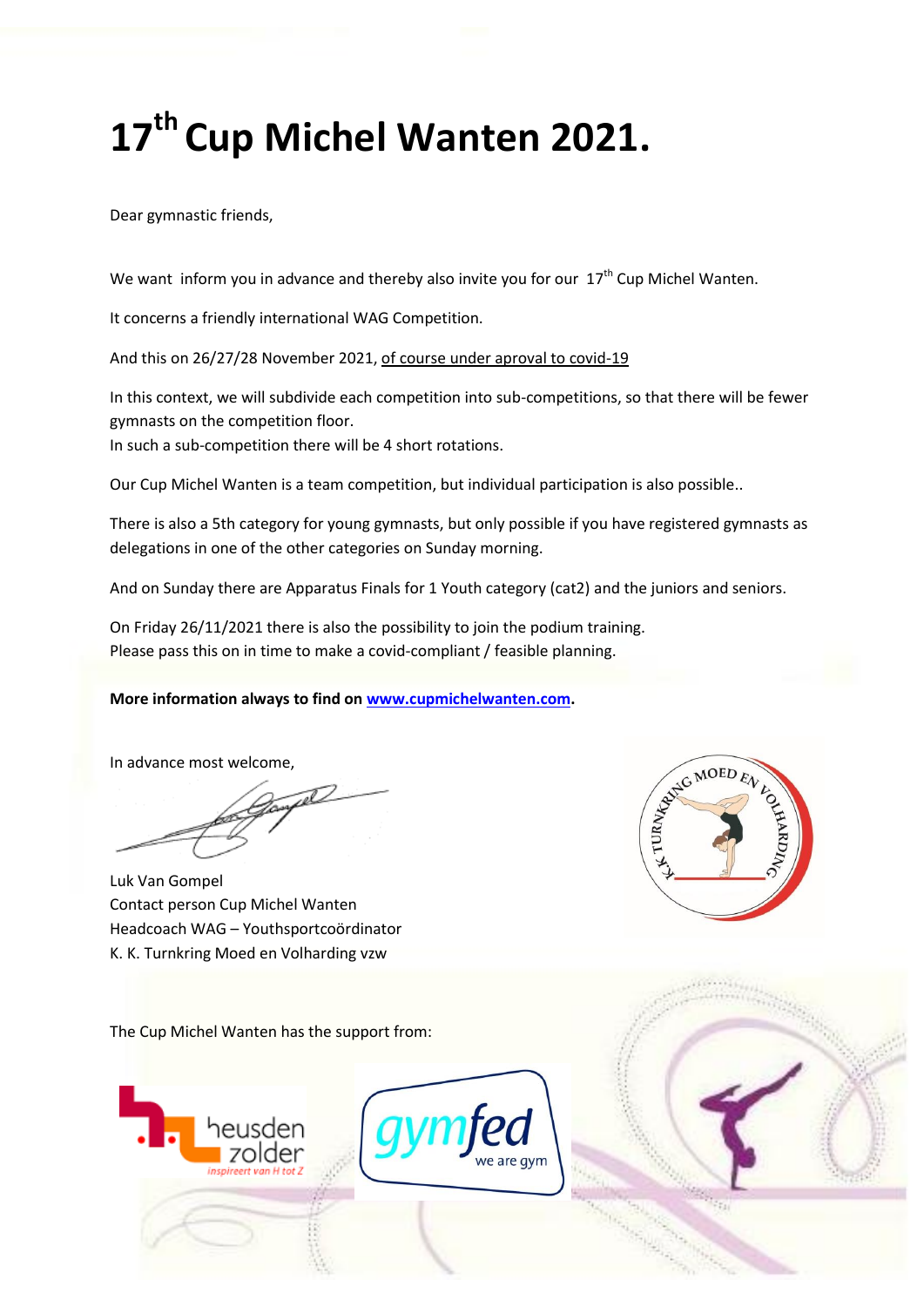| Organisation:                                                 | K.K.Turnkring Moed en Volharding vzw               |
|---------------------------------------------------------------|----------------------------------------------------|
|                                                               | AND MOED EV<br><b>GAARD</b>                        |
| Competition secretariat:                                      | Luk Van Gompel                                     |
|                                                               | Lodewijk Heyligenstraat 32                         |
|                                                               | 3580 Beringen - België                             |
|                                                               | luk.van.gompel@turnkringmoedenvolharding.be        |
|                                                               | $\mathbf{R}$ (+32) (0) 497 / 17 66                 |
| Time schedule:                                                | Friday 26 november 2021                            |
|                                                               | - Podium training                                  |
|                                                               | Saturday 27 november 2021                          |
|                                                               | - Competition cat $2 + 3 + 4$                      |
|                                                               | Sunday 28 november 2021                            |
|                                                               | - Morning competition cat $1 + 5$                  |
| Exact time schedule will be prepared after<br>registration    | - Afternoon competition Apparatus Finals           |
| Place of competition:                                         | <b>Sporthal Heusden - Berkenbos</b>                |
|                                                               | Pastoor Paquaylaan 121                             |
|                                                               | 3550 Heusden - Zolder - België                     |
|                                                               | $\bullet$ (+32) (0) 11 / 57 26 18                  |
| Provisional entry date:                                       | 10/10/2021 numerical entry form                    |
| Final entry date:                                             | 31/10/2021 final entry form                        |
| Fee for the competition: To be paid in $25 \epsilon$ /gymnast |                                                    |
| advance by money transfer:                                    | Reference:                                         |
|                                                               | $Cup$ Michel + club                                |
|                                                               | <b>Attention:</b>                                  |
|                                                               | The final admission will be taken by the order of  |
|                                                               | registration and the payment                       |
| The competition is based on 1 set of                          | Which will allow a limit of participation for each |
| Apparatus:                                                    | competition in order to achieve final application. |
| Payment by bank account :                                     | 973-363408-413                                     |
|                                                               | IBAN nr. BE08 9733 6340 8413                       |
|                                                               | <b>Swiftcode of Bec code: ARSP BE 22</b>           |
|                                                               |                                                    |
|                                                               |                                                    |

 $\frac{1}{2}$  , and

**Contractor** 

出现代数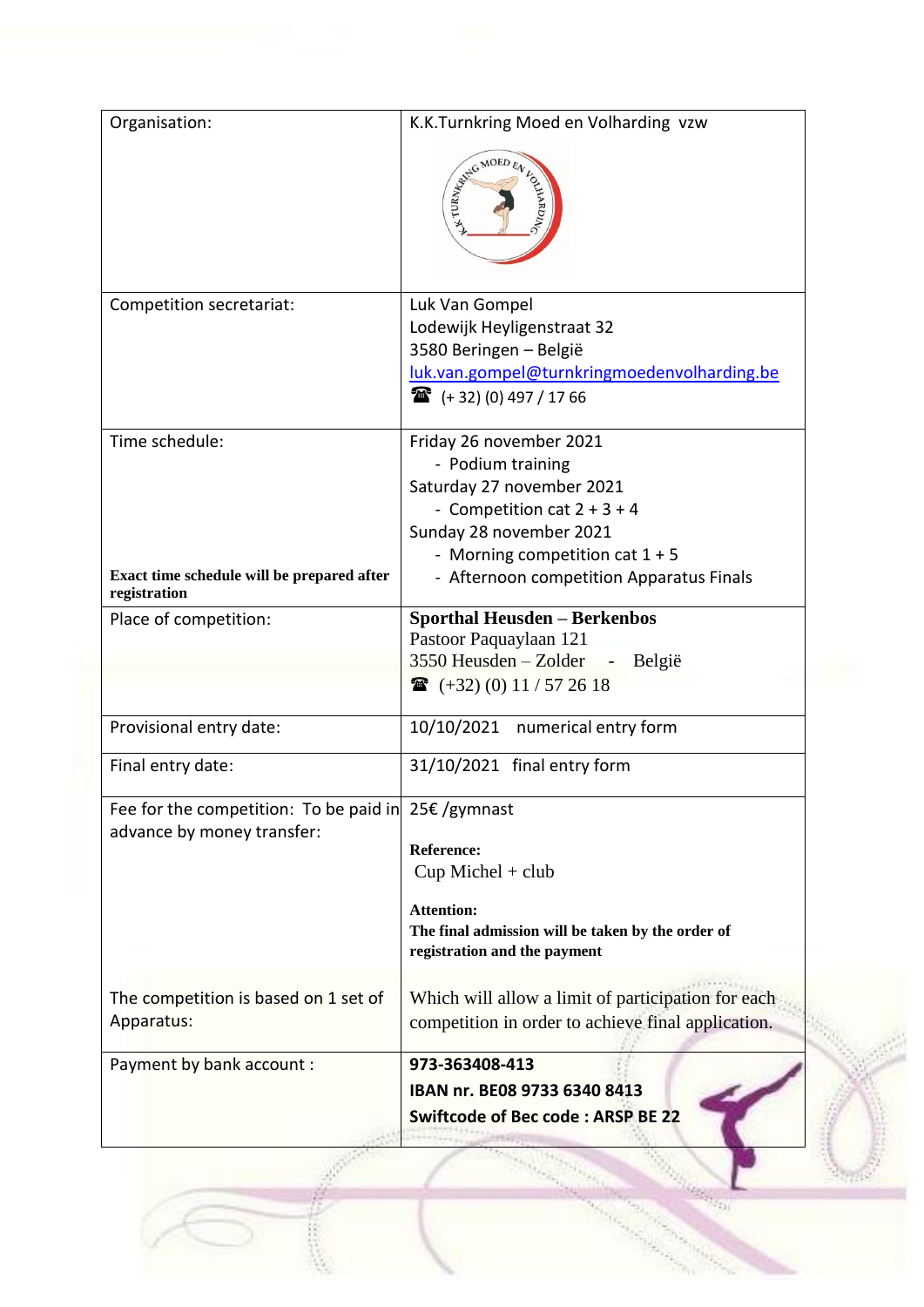| Apparatus:                    | The apparatus is on J&F.<br>With the new Olympic Floor Apollo Antwerpen.<br>The competition is based on 1 set of apparatus,<br>which will allow a limit of participation in order<br>to achieve final application.                                             |
|-------------------------------|----------------------------------------------------------------------------------------------------------------------------------------------------------------------------------------------------------------------------------------------------------------|
| Team:                         | A team is composed of 4 gymnasts of the same<br>category, regardless of age.<br>Juniors and Seniors are thereby in the same team.<br>All 4 gymnasts will work on each apparatus,<br>the 3 best individual marks will be totalled to<br>ascertain team results. |
|                               | With participation in teams, all team members<br>must be from the same club, with a maximum of<br>1 gymnast from another club.                                                                                                                                 |
|                               | A federation may also participate and can thereby<br>compete with gymnasts of different clubs.                                                                                                                                                                 |
|                               | Category 5 is only for individual participation.                                                                                                                                                                                                               |
| Inividual rangking:           | Individual participation without team is also<br>possible.                                                                                                                                                                                                     |
|                               | In category 1 and 2 there is an individual ranking.<br>In category 3 and 4 is the individual ranking also<br>divided for the juniors and seniors.<br>In category 5 there is no individual ranking, but a<br>reward for each apparatus.                         |
| Regulations:                  | See Category's and Rules                                                                                                                                                                                                                                       |
| Judges:                       | From 1 to 4 gymnasts (team) 1 jugde is<br>mandatory.<br>If more than 4 gymnasts we will require if<br>possible<br>a second judge.<br>Costs for judges to be met by own club or<br>federation.                                                                  |
| No Judge = $No$ Participation | Also a judge expected when participating in the<br>finals.                                                                                                                                                                                                     |

经非常干燥

<sup>a</sup> yanê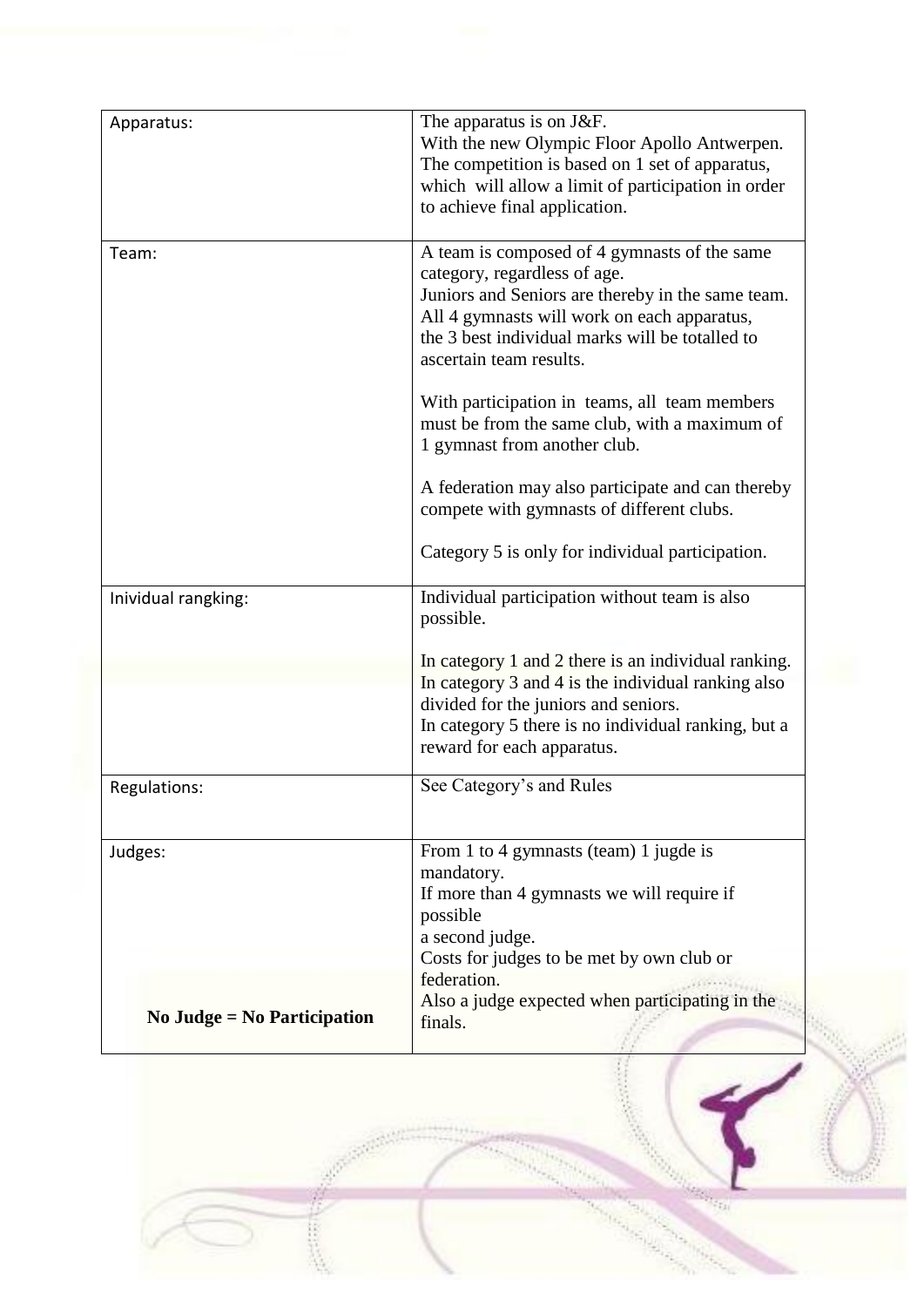| <b>Apparatus Finals</b>       | On Sunday, categories $2 - 3 - 4$<br>can take part on apparatus finals                                                                                         |
|-------------------------------|----------------------------------------------------------------------------------------------------------------------------------------------------------------|
|                               | The First 3 gymnasts on each apparatus for<br>each category can be selected.                                                                                   |
|                               | Please inform us if you intend to take part or<br>not on the apparatus finals.                                                                                 |
| Transport                     | Transport can be aranged iff needed.<br>And this from airport to hotel and gym.<br>Please ask on time if needed so we can make<br>also the arangement on time. |
|                               | contact@turnkringmoedenvolharding.be                                                                                                                           |
| <b>Sleeping Accomodation:</b> | For sleeping accommodation, the secretariat<br>may be contacted.                                                                                               |
|                               | contact@turnkringmoedenvolharding.be                                                                                                                           |
|                               | We will try to help you as best we can.                                                                                                                        |
|                               | You can always find interesting places via<br>www.trivago.be.                                                                                                  |
|                               | If you enter Heusden-Zolder as your<br>destination, you get locations closer to the<br>competition hall.                                                       |

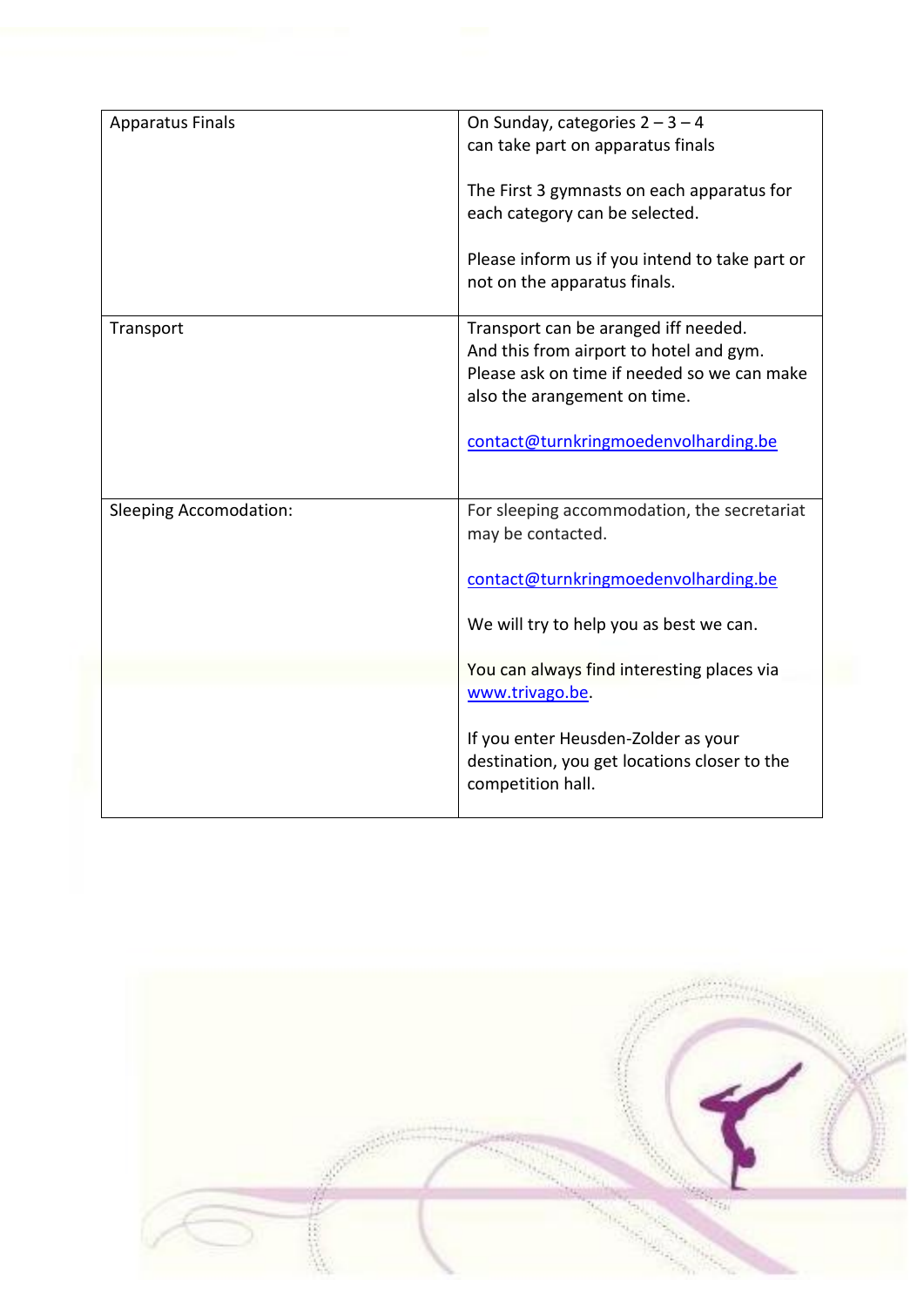# **Category's and Rules**

# **Categorie 1:**

|        | <b>Short excercice:</b> $7 - 8$ elements $\rightarrow$ no deduction                                  |  |  |
|--------|------------------------------------------------------------------------------------------------------|--|--|
|        | $5 - 6$ elements -> - 2.0                                                                            |  |  |
|        | $3 - 4$ elements -> -4.0                                                                             |  |  |
|        | $1 - 2$ elements -> - 6.0                                                                            |  |  |
|        |                                                                                                      |  |  |
| Vault. | Height: 1.10m., 2 FIG vaults, best one counts.                                                       |  |  |
|        | Vault may be the same.                                                                               |  |  |
|        | No deduction for jump $LB - HB$ $(-0.50)$                                                            |  |  |
|        | Number of value elements: 8 (included dismount)                                                      |  |  |
|        | 3 CR (at choix), max. 1.50 ptn:                                                                      |  |  |
|        | 1. Element LB – HB (FIG – Straddle circle ( $\circledcirc$ ) is admitted)                            |  |  |
| Uneven | 2. Element "giant"                                                                                   |  |  |
| Bars.  | 3. Circle element C or devaluated B (with FIG deduction)                                             |  |  |
|        | <b>Extra connection values.</b>                                                                      |  |  |
|        | B+B=0.10 (different, allowed with dismound)                                                          |  |  |
|        | Additional elements: $A = 9^{\frac{1}{2}}$ ; $\Theta = 9^{\frac{1}{2}}$ , $\Theta = 9^{\frac{1}{2}}$ |  |  |
|        |                                                                                                      |  |  |
|        | Number of value elements: 8                                                                          |  |  |
|        | [max. 3 acro (included dismount) + min. 3 gymn - FIG + 2 optionally]                                 |  |  |
|        | 4 CR, max. 2.00 ptn:                                                                                 |  |  |
|        | 1. Dance passage - 2 elements                                                                        |  |  |
| Beam.  | 2. Pirouette min. A (group 3 - FIG)                                                                  |  |  |
|        | 3. Acro direction backwards and side- or frontways.                                                  |  |  |
|        | 4. Acro element with flight.                                                                         |  |  |
|        | <b>Extra connection values.</b>                                                                      |  |  |
|        | A+B=0.10 (Acro whereby 1 element with flight (not dismount))                                         |  |  |
|        | Number of value elements: 8                                                                          |  |  |
|        | [max. 3 acro (included dismount) + min. 3 gymn -FIG + 2 optionally]                                  |  |  |
|        | 4 CR, max. 2.00 ptn:                                                                                 |  |  |
|        | 1. Dance passage - FIG                                                                               |  |  |
| Floor. | 2. 1 front or side salto in acro line                                                                |  |  |
|        | 3. 1 backwards salto in acro line                                                                    |  |  |
|        | 4. 1 different salto then in CR 2 & 3                                                                |  |  |
|        |                                                                                                      |  |  |

compage.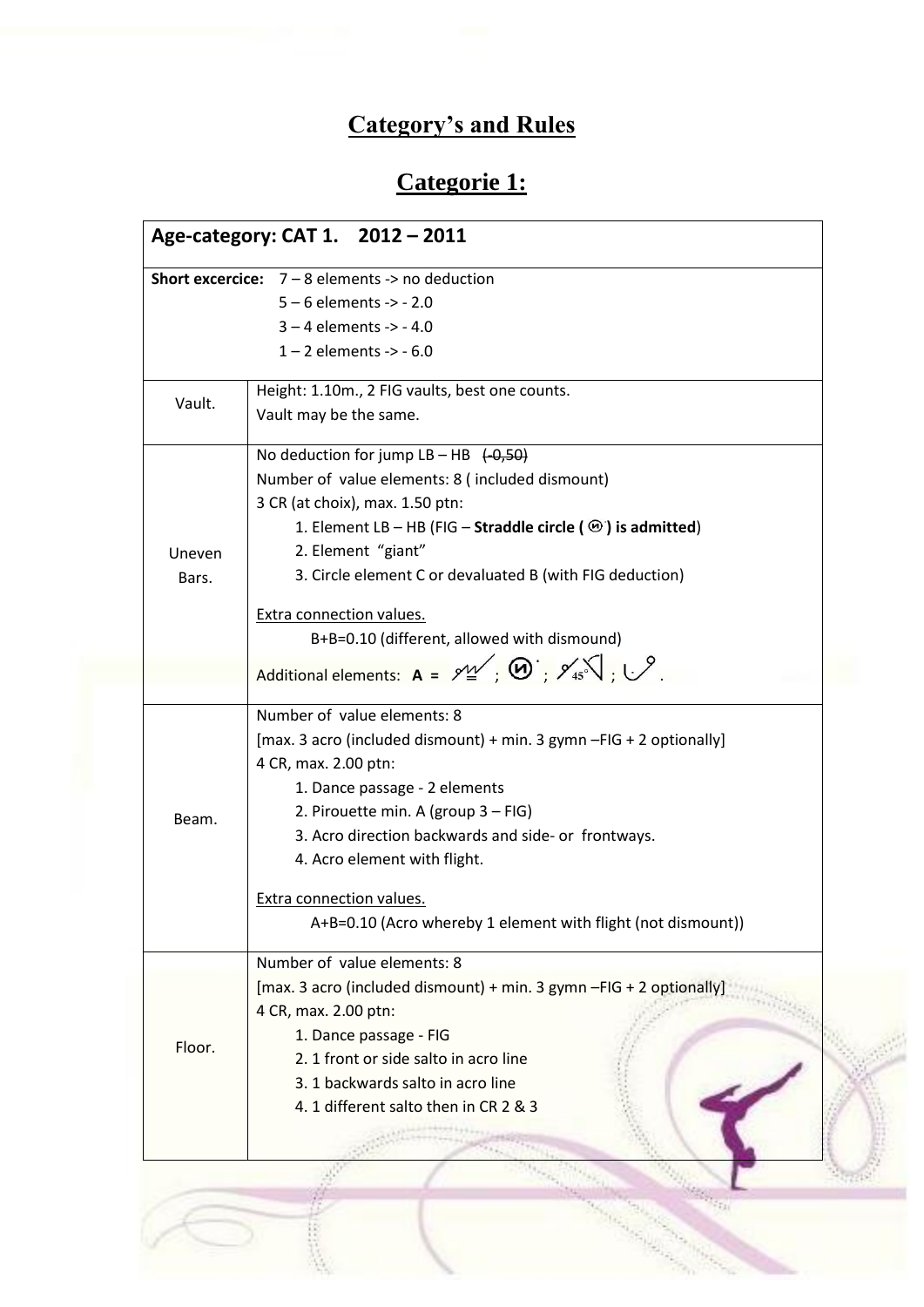### **Categorie 2:**

|        | Age-category: CAT 2. 2010 - 2009                                                 |
|--------|----------------------------------------------------------------------------------|
|        | Height: 1.25m., 2 FIG vaults, best one counts                                    |
| Vault. | Vaults may be the same. For selection finals and finals, different body position |
|        | in second flight if the same vault is done.                                      |
|        | Number of value elements: 8 (included dismount)                                  |
|        | 4 CR (at choix), max. 2.00 ptn:                                                  |
|        | 1. Element LB - HB (FIG)                                                         |
|        | 2. Element HB - LB or flight element same barre.                                 |
| Uneven | 3. Circle element C or devaluated B (with FIG deduction)                         |
| Bars.  | 4. Different handgrip or non-flight element 180°.                                |
|        | - (no mounts)                                                                    |
|        | - (Above the barre)                                                              |
|        | <b>Extra connection values.</b>                                                  |
|        | B+B=0.10 (different, allowed with dismound)                                      |
|        | Number of value elements: 8                                                      |
|        | [max. 3 acro (included dismount) + min. 3 gymn - FIG + 2 optionally]             |
|        | 4 CR, max. 2.00 ptn:                                                             |
|        | 1. Dance passage - 2 elements (FIG)                                              |
|        | 2. Pirouette min A (group 3 - FIG).                                              |
|        | 3. Acro line (FIG - min. 1 flight element)                                       |
| Beam.  | 4. Acro element bachwards and front- or sideways.                                |
|        | <b>Extra connection values.</b>                                                  |
|        | Acro: $B+B = 0.10$ ; $B+C = 0.20$ (only flight, not dismount)                    |
|        | $B+B+B$ (without flight + dismount) = 0.10                                       |
|        | Turns $A+C = 0.10$                                                               |
|        | Mixed/dance: $B+B = 0.10$ ; $C+C = 0.20$ (different)                             |
|        | Number of value elements: 8                                                      |
|        | [max. 3 acro (included dismount) + min. 3 gymn -FIG + 2 optionally]              |
|        | 4 CR, max. 2.00 ptn:                                                             |
|        | 1. Dance passage - FIG                                                           |
|        | 2. Acro line with 2 salto, direct connection.                                    |
| Floor. | 3. Salto bachwards and front- or sideways.                                       |
|        | 4. Salto backwards with spin 360°.                                               |
|        | Extra connection values.                                                         |
|        | Acro direct: $B+A = 0.10$ ; $C+A = 0.20$ (only salto)                            |
|        | Acro indirect: $B+B$ and $C+A = 0.10$ (only salto)                               |
|        | Turns on $1 \text{ leg}$ : B+B = 0.10 (with and without step                     |
|        |                                                                                  |
|        |                                                                                  |
|        |                                                                                  |
|        |                                                                                  |

b. ing Kabupatèn Kaléndher Ka

an participan

 $47218$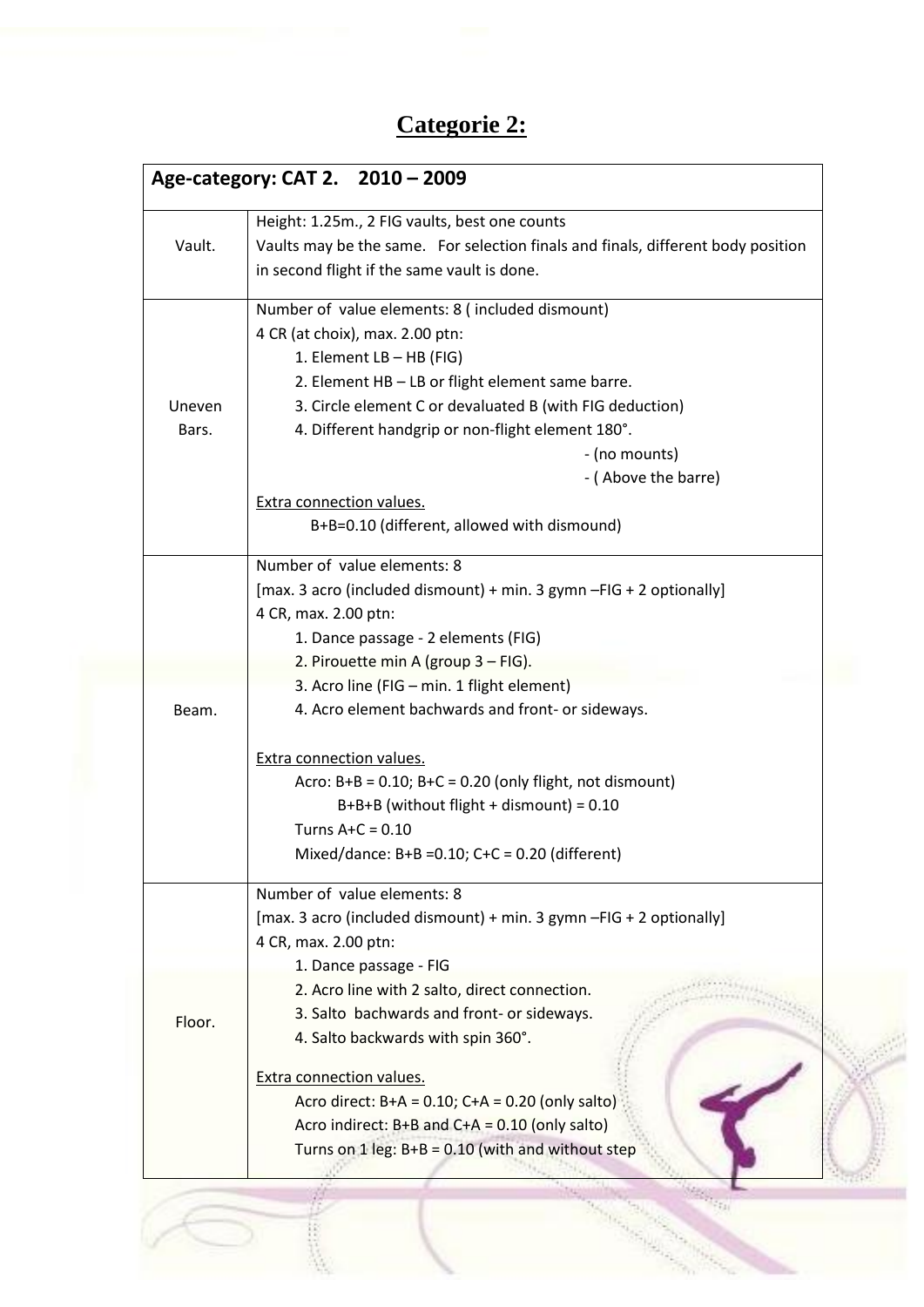### **Categorie 3:**

| Age-category: CAT 3. Juniors 2008 - 2007 |                                                                                                                                                     |  |
|------------------------------------------|-----------------------------------------------------------------------------------------------------------------------------------------------------|--|
|                                          | Seniors 2006 and older                                                                                                                              |  |
| All aparatus                             | As per F.I.G. 2017-2020<br>A second fault is needed for selection finals. (F.I.G.=different vault)<br>The average is used for selection and finals. |  |

### **Categorie 4:**

|                 | Age-category: CAT 4.<br><b>Juniors 2008 - 2007</b>                                                                                                                                                          |  |
|-----------------|-------------------------------------------------------------------------------------------------------------------------------------------------------------------------------------------------------------|--|
|                 | Seniors 2006 and older                                                                                                                                                                                      |  |
|                 | 2 FIG vaults, best one counts - Vaults may be the same.<br>Height: 1.25m.                                                                                                                                   |  |
| Vault.          | For the selection final and final, the average is taken and the 2 vaults must<br>conform to FIG (= different).                                                                                              |  |
|                 | Number of value elements: 8 (included dismount)<br>4 CR (at choix), max. 2.00 ptn:                                                                                                                          |  |
|                 | 1. Element LB - HB (FIG) or Flight element same barre.<br>2. Element HB - LB.                                                                                                                               |  |
| Uneven<br>Bars. | 3. Circle element C or devaluated B (with FIG deduction)<br>4. Element different handgrip min B or element min 180° in HSTD.<br>(non flight)                                                                |  |
|                 | Extra connection values.<br>B+B=0.10 (different, allowed with dismound)<br>B+C=0.20 (allowed with dismound)                                                                                                 |  |
|                 | Number of value elements: 8<br>[max. 3 acro (included dismount) + min. 3 gymn - FIG + 2 optionally]<br>4 CR, max. 2.00 ptn:                                                                                 |  |
|                 | 1. Dance passage - min 2 elements (FIG)<br>2. Pirouette min A (group 3 - FIG).<br>3. Acro line (FIG)                                                                                                        |  |
| Beam.           | 4. Acro element bachwards and front- or sideways.<br><b>Extra connection values.</b><br>Acro: $B+B = 0.10$ ; $B+C = 0.20$ (only flight, not dismount)<br>$A+B+B = 0.10$ (allowed without flight + dismount) |  |
|                 | $B+B+B = 0.20$ (allowed without flight + dismount)<br>Turns $A+C = 0.10$<br>Mixed/dance: $B+C = 0.10$<br>$C+C = 0.20$ (different)                                                                           |  |
|                 |                                                                                                                                                                                                             |  |
|                 |                                                                                                                                                                                                             |  |
|                 |                                                                                                                                                                                                             |  |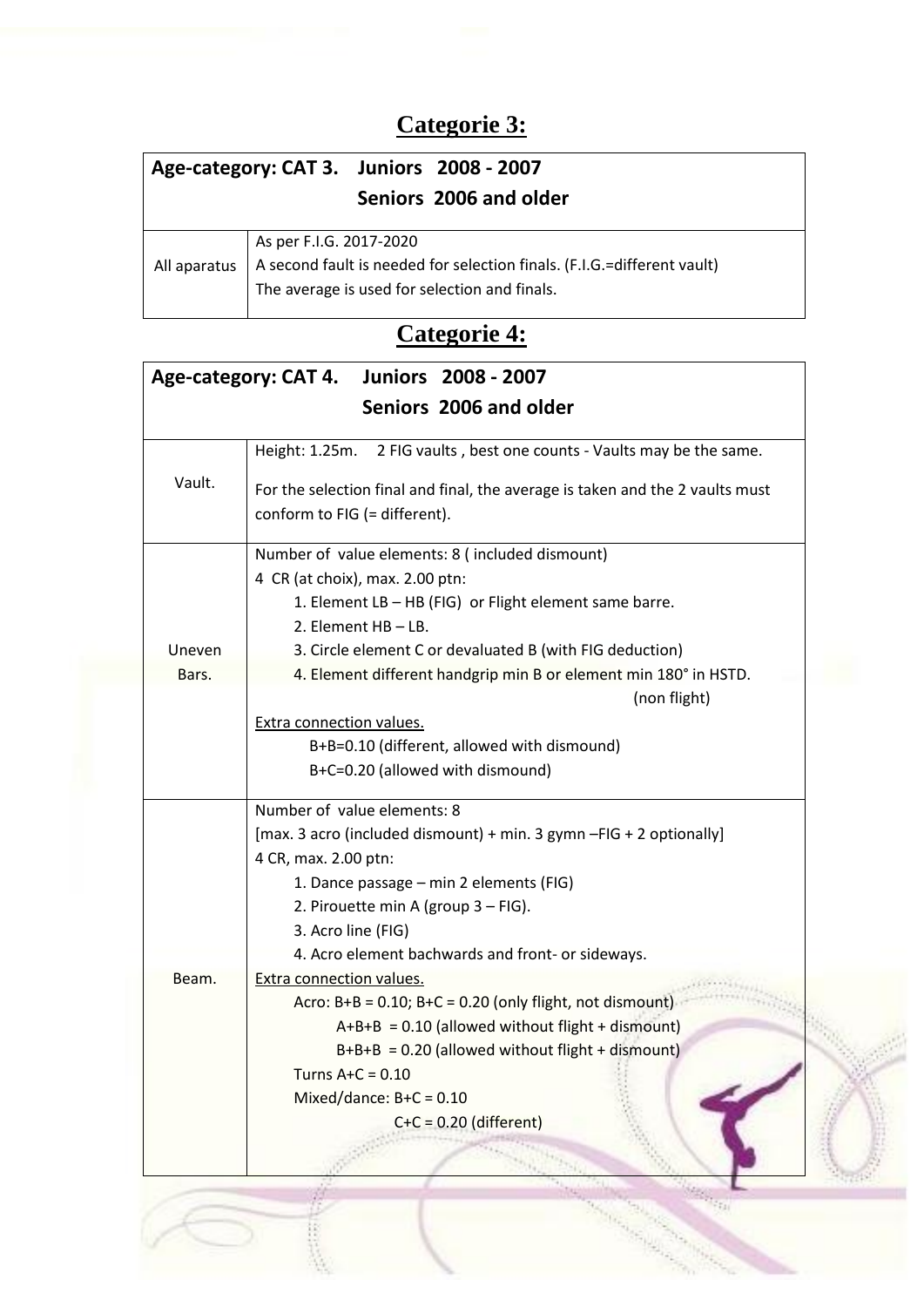|        | Number of value elements: 8                                                                        |  |  |
|--------|----------------------------------------------------------------------------------------------------|--|--|
|        | [max. 3 acro (included dismount) + min. 3 gymn $-FIG + 2$ optionally]                              |  |  |
|        | 4 CR, max. 2.00 ptn:                                                                               |  |  |
|        | 1. Dance passage - FIG.                                                                            |  |  |
|        | 2. Acro line with 2 salto (minimum 1 with B-value) direct connection or<br>double salto backwards. |  |  |
|        | 3. Salto backwards and front- or sideways.                                                         |  |  |
| Floor. | 4. Salto backwards with spin min. 720° or forwards with spin min. 360°                             |  |  |
|        |                                                                                                    |  |  |
|        | Extra Bonus: Double salto backwards + 0.20                                                         |  |  |
|        | Connection values.                                                                                 |  |  |
|        | Acro direct: $B+A = 0.10$ ; $B+B$ and $C+A = 0.20$ (only salto)                                    |  |  |
|        | Acro indirect: $B+B$ and $C+A = 0.10$ (only salto)                                                 |  |  |
|        | Turns on 1 leg: $B+B = 0.10$ (different, with or without step)                                     |  |  |
|        |                                                                                                    |  |  |

# **Categorie 5:**

| Vault. | 2 vaults: Salto forwards tucked on platform 50cm height. 1 springboard. |  |
|--------|-------------------------------------------------------------------------|--|
|        | Imposed exercise.                                                       |  |
|        | Exercise is performed on HB, aditional mat of 30cm allowed              |  |
|        | 1 : from hang pull up with chin above the HB - upward circle            |  |
|        | 2: cast above horizontal                                                |  |
|        | 3: back hip circle                                                      |  |
|        | 4: circle forwards with straigth arms to                                |  |
| Uneven | 5: reverse hang (2")                                                    |  |
| Bars.  | 6: by V-hang to pikehang (2") (= legs horizontal)                       |  |
|        | 7: closed stalder-hang legs horizontal - V-hang - spread stalder-hang   |  |
|        | 8: by V-hang to reverse hang (2")                                       |  |
|        | 9: by V-hang to hang                                                    |  |
|        | 10:curbet-swings 3x                                                     |  |
|        | 11:basic-swings 3x                                                      |  |
|        |                                                                         |  |
|        |                                                                         |  |
|        |                                                                         |  |

 $\mathcal{D}_{\mathcal{C}}$